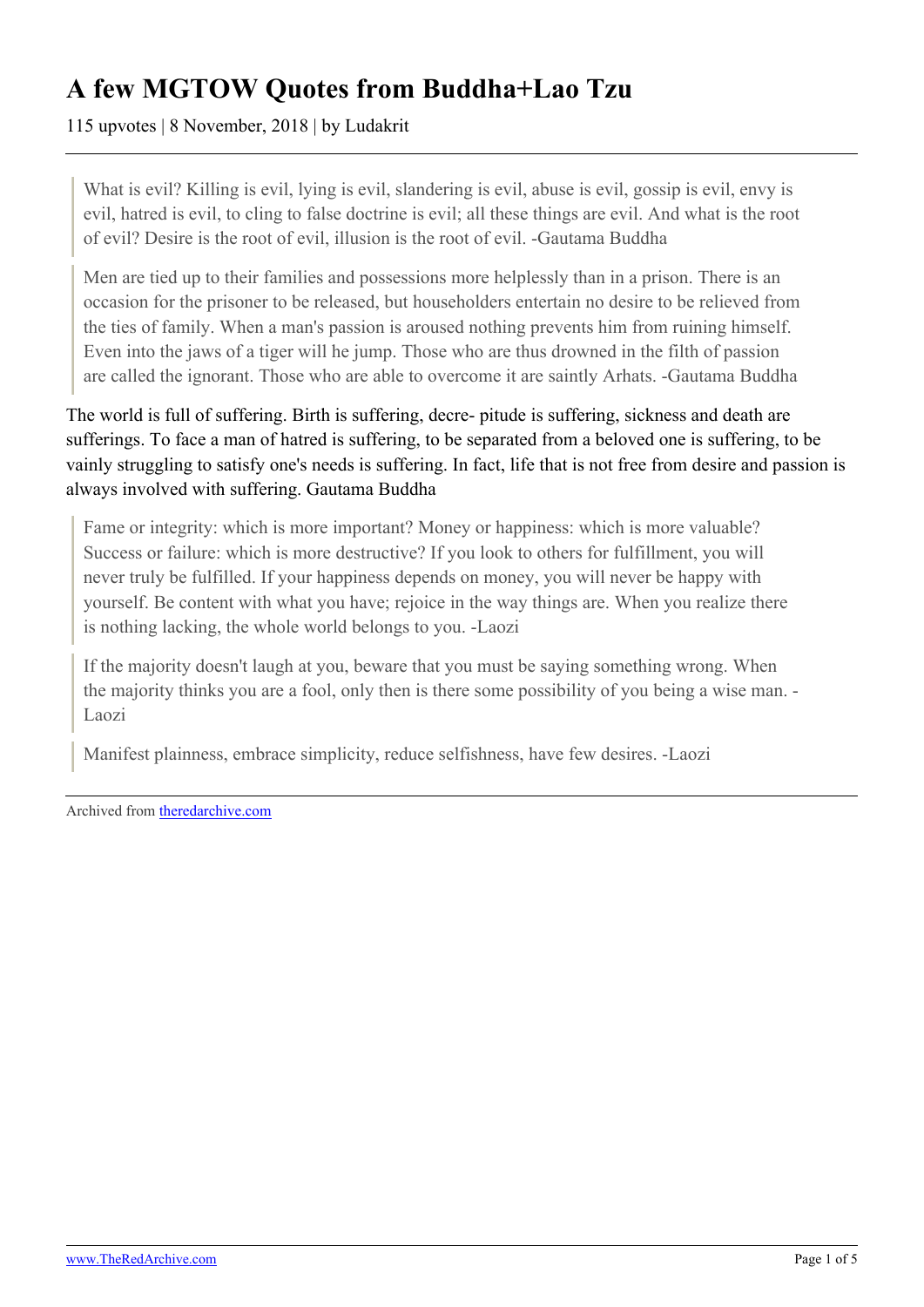## **Comments**

```
wasthereadogwithyou • 62 points • 8 November, 2018 04:41 AM
```
If the majority doesn't laugh at you, beware that you must be saying something wrong. When the majority thinks you are a fool, only then is there some possibility of you being a wise man. -Laozi

Have truer words ever been spoken?!

[ThatGuyAga1n](https://old.reddit.com/user/ThatGuyAga1n) • 7 points • 8 November, 2018 06:25 AM

In return: Argumentum ad populum. It's everywhere. Just because many people believe it doesn't make it right. But it seems to be a convenient argument for intellectually lazy people.

[Zubrowkatonic](https://old.reddit.com/user/Zubrowkatonic) • 10 points • 8 November, 2018 07:59 AM

True. It's just about saving face and conveying status. The world is nearly full of weaklings, wearing masks of strength.

[guacheSuedespare](https://old.reddit.com/user/guacheSuedespare) • 3 points • 8 November, 2018 03:37 PM

Isnt this the mantra of women, to look good ?

[deleted] • 2 points • 9 November, 2018 01:39 AM as woke as it gets

[boytjie](https://old.reddit.com/user/boytjie) • 15 points • 8 November, 2018 06:49 AM

Manifest plainness, embrace simplicity, reduce selfishness, have few desires. -Laozi

By pure fluke (not by any deep spirituality) I am severely acetic, minimalist and non-materialist by nature. By observing others, I have concluded that this is very true.

[NietzscheExplosion](https://old.reddit.com/user/NietzscheExplosion) • 11 points • 8 November, 2018 02:21 PM

And one from Sun Tzu :

All warfare is deception.

[lonewolfsigma8917](https://old.reddit.com/user/lonewolfsigma8917) • 2 points • 9 November, 2018 03:52 AM

Its about overwhelming the adversary without actually FIGHTING

[lonewolfsigma8917](https://old.reddit.com/user/lonewolfsigma8917) • 2 points • 9 November, 2018 03:53 AM

But i prefer MIYAMOTO MUSASHI more than Sun Tzu , he was the original Samurai Warrior who was a **MGTOW** 

[NietzscheExplosion](https://old.reddit.com/user/NietzscheExplosion) • 3 points • 9 November, 2018 08:03 PM

Sure he's a single warrior and so his writing style can more easily be applied for individual men.

Sun Tzu Is more useful when dealing with groups. (Women/at war/use deception ).

[lonewolfsigma8917](https://old.reddit.com/user/lonewolfsigma8917) • 1 point • 10 November, 2018 10:42 AM

Agreed absolutely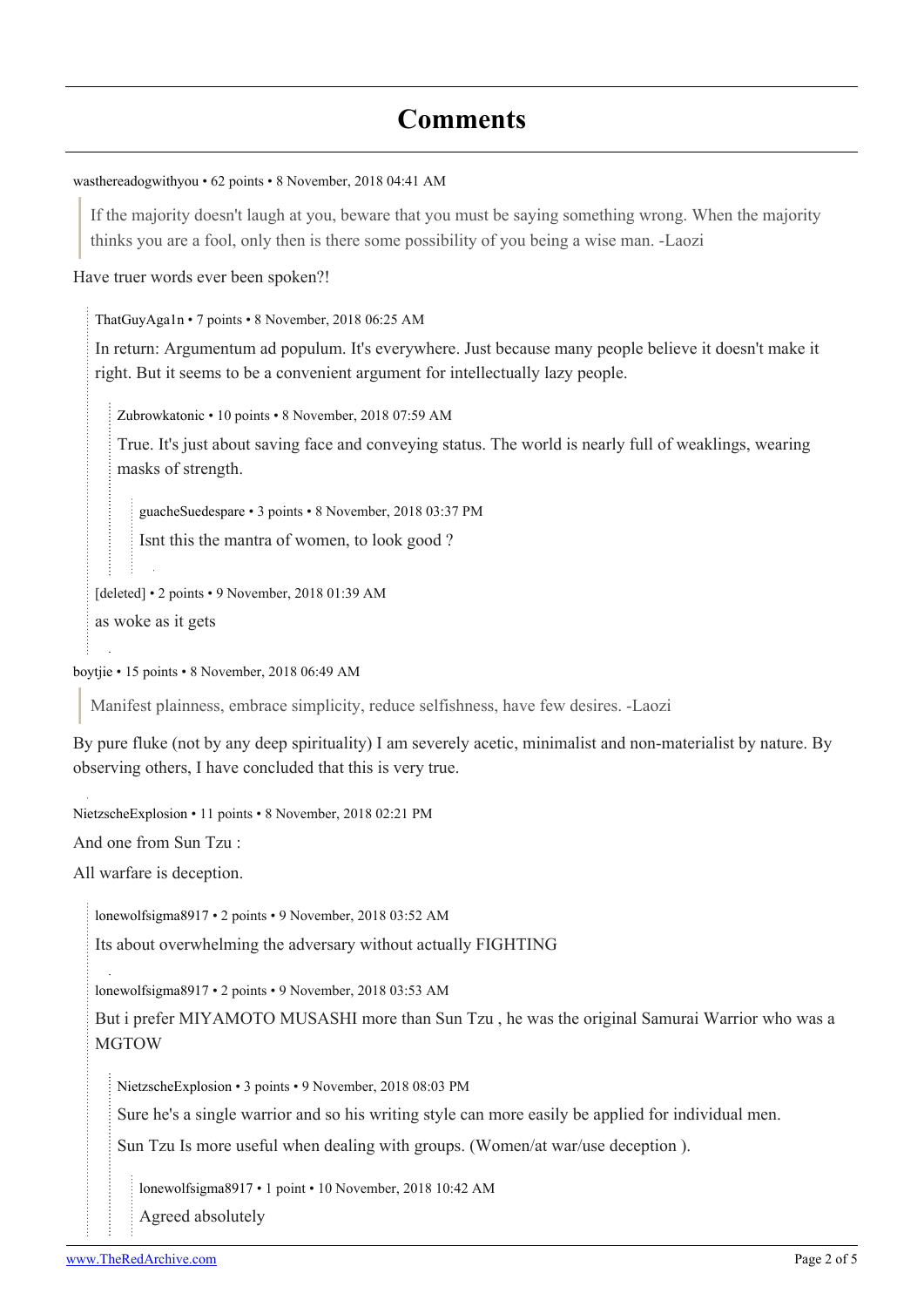ŧ. opened to the

mars doom • 6 points • 8 November, 2018 01:32 AM

I recently got a lot of Buddhist and eastern literature. So far I've read what's called "The Imitation of Buddha". Good stuff! Thanks for sharing.

[eduardkoopman](https://old.reddit.com/user/eduardkoopman) • 8 points • 8 November, 2018 07:59 AM

Men are tied up to their families and possessions more helplessly than in a prison.

To avoid this. Is Mgtow for me.

To not be a bitch/slave to: sex drive, women, owning (liabilities) stuff that is burdensome; etc..

[simplystimpy](https://old.reddit.com/user/simplystimpy) • 7 points • 8 November, 2018 03:35 PM

Not a quote, but an interview excerpt with Gia-fu Feng about Alan Watts and Taoism

Q: You've mentioned Alan Watts several times and I know that you've been with him when he was teaching. What was he like to be with?

A: You see Alan Watts was very creative. When he drinks he's very clever. He was in a class, you know, at night time, he was all drunk. But his lectures were never boring. He was a tremendous entertainer. He said, "I'm an entertainer, I'm no Buddhist philosopher."

Q: Alan Watts actually died from alcohol, didn't he?

A: Oh yeah. At that time he drank whisky by the bottle.

Q: But how could that tie in with the Tao?

A: That's from the Tao! The fact that he drank is totally in tune with the Seven Sages of the Bamboo Grove--**his utter disregard for convention.** One of the sages, a famous poet called Liu Ling, had a servant who followed him carrying a jug of wine and a spade. In this way he always had some wine to drink and his servant would be ready to bury him if he dropped dead during a drinking bout! It's in the Tao. So Alan Watts' drinking is quite Taoistic.

[deleted] • 6 points • 8 November, 2018 11:52 AM

I simplify all of this to, "stop wanting stuff".

I find living this way keeps me happier and eliminates all stress.

[deleted] • 1 point • 8 November, 2018 02:50 PM

There is nothing wrong with wanting stuff, as long as you are willing to earn them.

[deleted] • 5 points • 8 November, 2018 09:13 PM

Nothing wrong with it. Life just happens to be better without it.

[ShogunRonin1](https://old.reddit.com/user/ShogunRonin1) • 3 points • 8 November, 2018 03:49 PM

A man is more willing to lose his arm than his untrue beliefs.

[panzerbier](https://old.reddit.com/user/panzerbier) • 4 points • 8 November, 2018 07:53 PM

I've been reading the Pali canon (the oldest layer of Buddhist writings, thankfully available in English) and the Buddha is a full-blown MGTOW in today's terms. He named his child Rahula, which means "fetter" or "chain",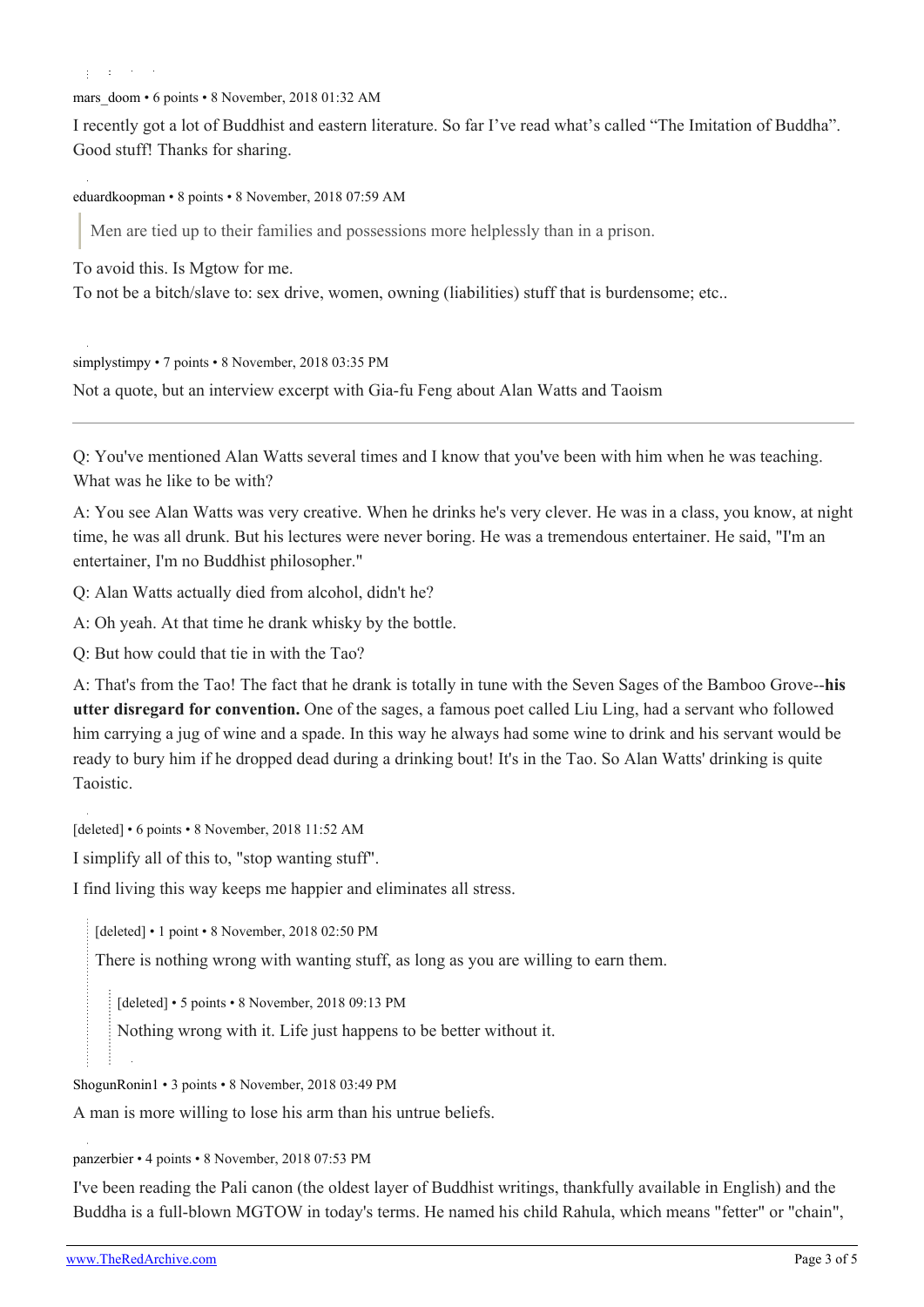which captures his view of house life very well. Then he abandoned the whole charade in search of happiness and liberation by his own hands, because he recognized that tradcon bullshit won't ever lead to either.

I find that the Buddhist path aligns perfectly with the MGTOW/TRP path, probably because both touch on deep and timeless truths that are independent of cultures and nations.

[robowriter](https://old.reddit.com/user/robowriter) • 2 points • 8 November, 2018 03:19 PM\*

Evil is rejecting natural law. Assuming moral law doesn't apply to everyone, including your rulers. It protects you if it applies to everyone; if not, it's ridiculed as it is today #metoo.

The last fifty years the attacks on religion in the West by the pitiful news media/some of extreme wealth/Hollywood/entertainment/multinationals/well-funded Foundations-PACs has allowed politics to become a race for wealth at any cost and placed it in the hands of the most powerful on the planet. Their NPCs follow their commands zombie-like so we have millennial memes. Clap monkey, clap.

It applies at the time of Buddha and it applies today. It's not a religious message but one of survival. Race, relgion, sexual preference, types of holiday greeting card, fashion who cares. I know where the attacks come from don't you.

[iwant2liveinpeace](https://old.reddit.com/user/iwant2liveinpeace) • 1 point • 8 November, 2018 04:04 PM

Well what they seek is liberation from the flesh , what i seek is liberation from women, cucks, government, blue pills and anything that keeps us trap this includes addiction .

I enjoy walking and driving my car country side....sipping green tea slowly :) and also love rain!

[Raygar21](https://old.reddit.com/user/Raygar21) • 1 point • 8 November, 2018 09:27 PM

Thank you for posting. These are excellent reminders, not to lose heart going against the tide.

[lonewolfsigma8917](https://old.reddit.com/user/lonewolfsigma8917) • 1 point • 9 November, 2018 03:50 AM

Hey man ! You should had included MIYAMOTO MUSASHI

[deleted] 9 November, 2018 03:57 AM\* [deleted]

[lonewolfsigma8917](https://old.reddit.com/user/lonewolfsigma8917) • 1 point • 9 November, 2018 11:30 AM

Self-Actualisation & death-defying combat fights. Most of us (MEN) understand LIFE BETTER THAN ANYTHING ELSE THROUGH COMBAT.

[deleted] • -1 points • 8 November, 2018 02:48 PM

Eastern philosophy tends to be rooted in altruism. Altruism is the real evil in the world. It's how they convince people, men mostly, to be utilities.

[Raygar21](https://old.reddit.com/user/Raygar21) • 1 point • 8 November, 2018 09:26 PM

Altruism without foresight or wisdom, yes. But altruistic impulse to leave behind something of lasting